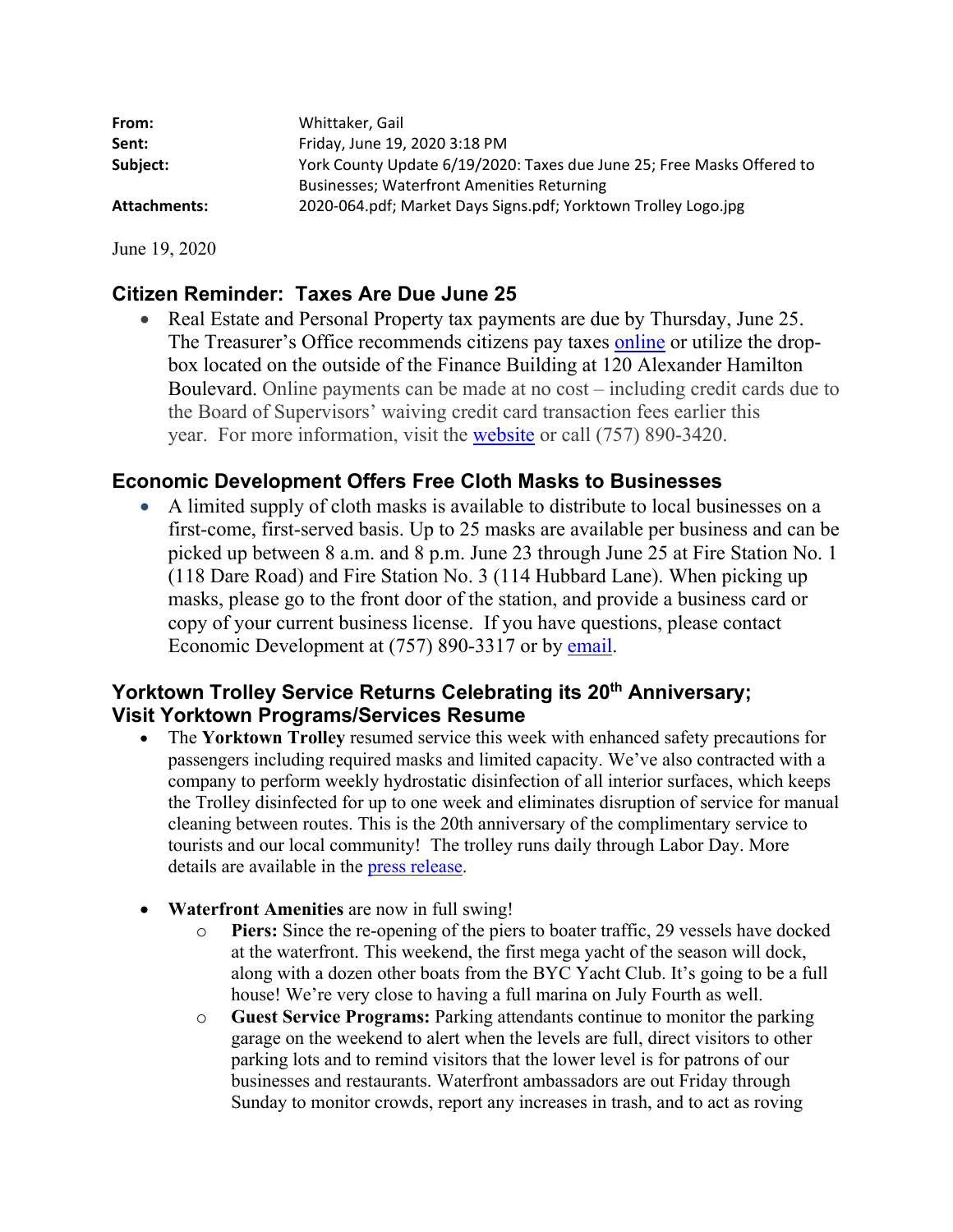information centers when it comes to visitor questions about restrooms, restaurants, and attractions. They also encourage social distancing and remind guests of the state's re-opening guidelines.

- o **Yorktown Market Days**: The market returned Saturday to beautiful weather! Customers did a good job of social distancing while shopping the vendors and artists. The farms stayed extremely busy – selling fresh fruits and vegetables. Creative signage developed by Virginia Cooperative Extension promoted COVID-19 safety measures. They were printed and displayed throughout the market. Pic attached
- **Blues, Brews and BBQ has a new date**! Join us at Riverwalk Landing on August 9 for a great event where ticketholders can sample 30 craft beers, dig into delicious BBQ, and enjoy some of the best local Blues musicians in the area. Tickets are \$30 in advance and \$35 at the door. The press release contains all the details!

#### **Board of Supervisors June 16 Meeting Online, TV**

 The Board of Supervisors June 16 meeting was held remotely. The Board tabled a proposed ordinance that would prohibit or restrict parking of certain large vehicles on Moore's Creek Drive. This item will appear on the July 21 meeting agenda. All remaining agenda items were approved. Meeting details are available here. Meeting replays are always available to view online and are shown on WYCG-TV (Cox 46, Verizon 38). The Board does not hold a meeting on the first Tuesday in July. The next meeting is July 21. The meeting agenda will be posted online during the previous week.

#### **Libraries Reopening July 7; Summer Reading Program Begins June 22**

- York County Public Libraries will reopen Tuesday, July 7. Hours of operation will be 10 a.m. to 7 p.m., Tuesday through Thursday; and 10 a.m. to 5 p.m., Friday and Saturday. The libraries will be closed Sunday and Monday. Certain safety modifications have been made. For details, read this week's press release.
- The Summer Reading program  $-$  always a hit for readers of all ages  $-$  begins Monday, June 22 and continues through July 31. Visit the Library's website for complete details and to register.

#### **Registration Now Open Rescheduled for Soccer and Volleyball Summer Sports Camps!**

• Camps begin July 6 and are for ages 6-17. There are half-day, full-day, and evening options available. For complete details, read the press release or visit Parks and Recreation's website.

#### *Gail L. Whittaker*

Public Information Officer/FOIA Officer York County Public Affairs (757) 890‐3310 – desk (757) 890‐3300 – main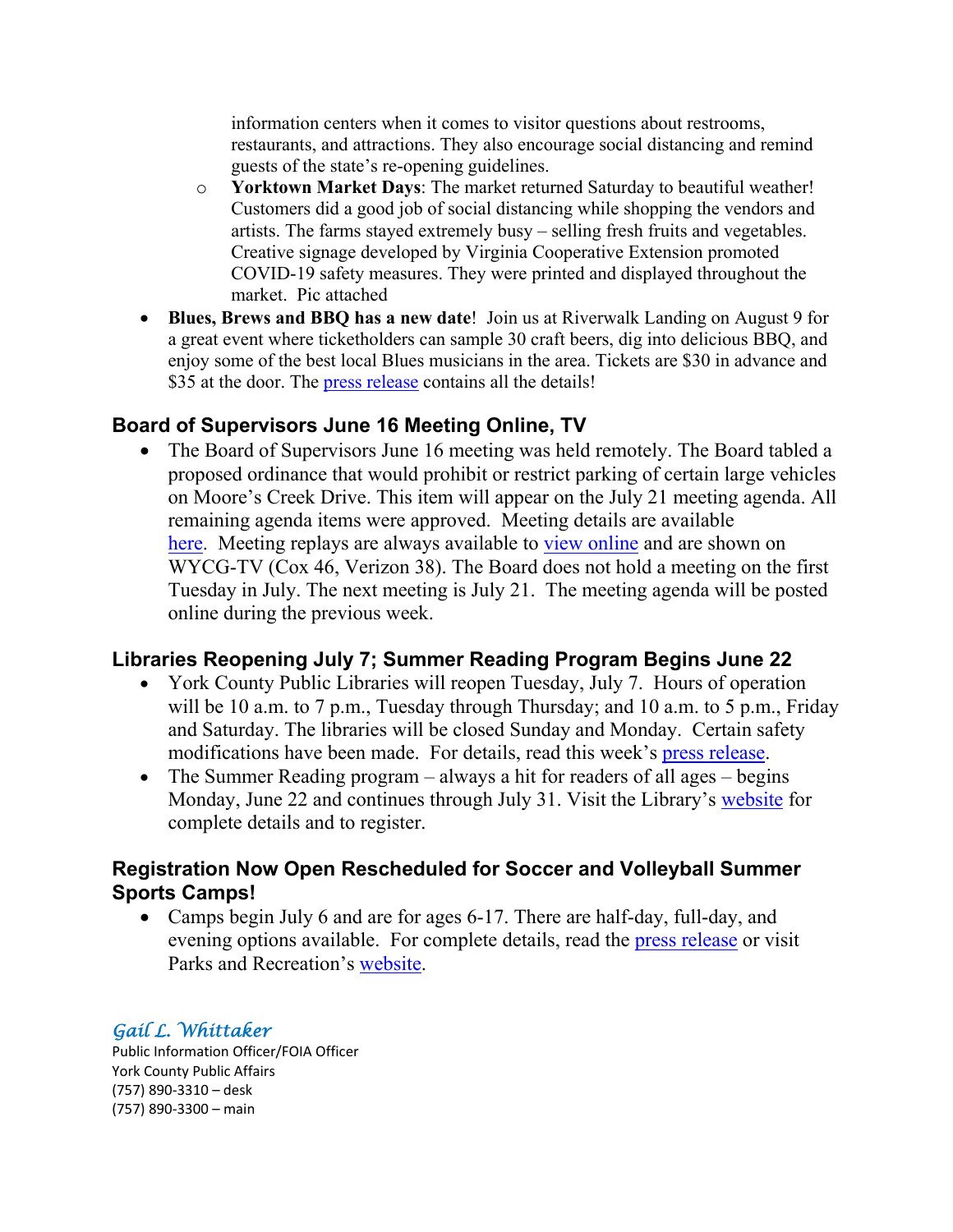(757) 817-2665 - cell www.yorkcounty.gov